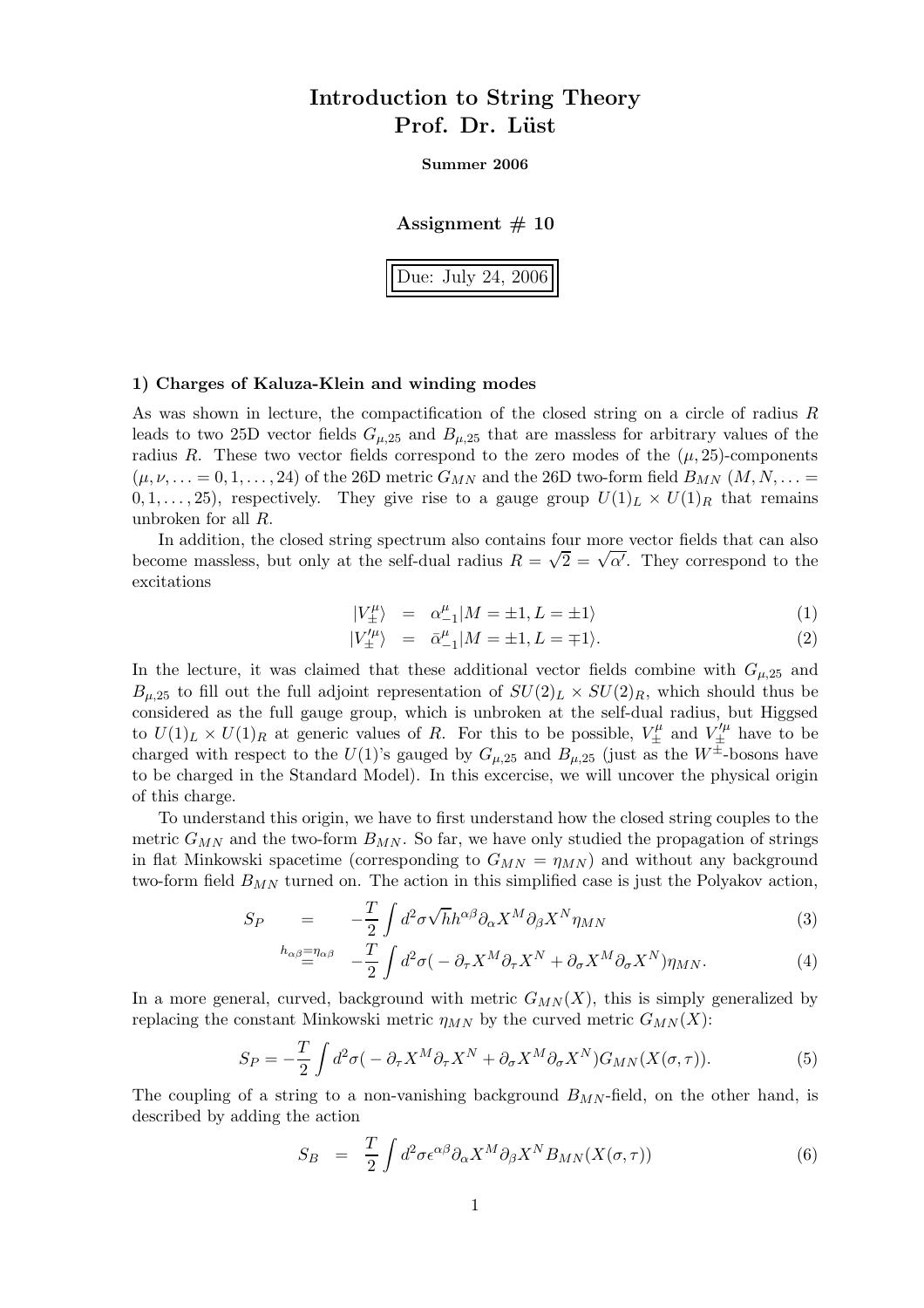$$
= T \int d\sigma d\tau \partial_{\tau} X^{M} \partial_{\sigma} X^{N} B_{MN}(X(\sigma, \tau)), \qquad (7)
$$

where  $\epsilon^{\alpha\beta} = -\epsilon^{\beta\alpha}$ ,  $(\epsilon^{\tau\sigma} = 1)$  is the 2D epsilon tensor. This action is simply the integral of the pull-back of the two-form  $B_{MN}$  to the two-dimensional world sheet and can be viewed as a higher-dimensional analogue of the electromagnetic coupling of a point particle of charge  $q$ in d dimensions with worldline  $x^{\mu}(\tau)$ :

$$
S_{e.m.} = \int d^d x j^\mu A_\mu = q \int d\tau (\partial_\tau x^\mu) A_\mu(x(\tau)), \tag{8}
$$

with  $j^{\mu}(x) = q\dot{x}^{\mu}\delta^{(d)}(x^{\mu} - x^{\mu}(\tau))$  being the current density. The integrand here is likewise nothing but the pull-back of the one-form  $A_\mu(x)$  to the worldline of the particle.

a) Consider the mode expansions  $(\alpha' = 2)$ 

$$
X^{\mu}(\sigma,\tau) = x^{\mu} + 2p^{\mu}\tau \quad (+ \text{ oscillators})
$$
\n(9)

$$
\equiv x^{\mu}(\tau) \quad (+ \text{ oscillators}) \tag{10}
$$

$$
X^{25}(\sigma,\tau) = x^{25} + 2\frac{M}{R}\tau + LR\sigma \quad (+ \text{ oscillators}). \tag{11}
$$

Setting all oscillator terms in  $(10)$  and  $(11)$  equal to zero and considering only constant  $<sup>1</sup>$ </sup>  $G_{MN}(x^{\mu},x^{25}) = G_{MN}$ , calculate the term in (5) that is proportional to  $G_{\mu,25}$ , and compare this with  $S_{e,m}$  in (8) to infer that the charge of a string with respect to the 25D vector field  $G_{\mu,25}$  is proportional to its Kaluza-Klein momentum number M. Does the winding number L also enter the charge, and if yes, what is the proportionality?

b) Make a similar analysis for the action  $S_B$  in equation (7) and show that the charge of a string without oscillators with respect to the (constant or " $\sigma$ -averaged" part of the) 25D vector field  $B_{\mu,25}$  is proportional to the winding number L. What is the dependence upon the Kaluza-Klein momentum number M in this case?

**Conclusion:** Due to the non-trivial Kaluza-Klein momentum numbers  $M$  and winding numbers L, the states  $|V_{\pm}^{\mu}\rangle$  and  $|V_{\pm}^{\prime\mu}\rangle$  are charged with respect to (linear combinations of)  $B_{\mu,25}$ and  $G_{\mu,25}$ , as they should in order to fit in the adjoints of  $SU(2)$  groups.

### 2) T-duality

In a circle compactification for the coordinate  $X^{25}$ , the T-duality transformation acts on the coordinate field  $X^{25}(\sigma, \tau) = X_L^{25}(\tau + \sigma) + X_R^{25}(\tau - \sigma)$  as

$$
X^{25}(\sigma, \tau) \to \tilde{X}^{25}(\sigma, \tau) := X_L^{25}(\tau + \sigma) - X_R^{25}(\tau - \sigma)
$$
 (12)

a) Using the expansions

$$
X_L^{25}(\tau + \sigma) = \frac{1}{2}x^{25} + \left(\frac{M}{R} + \frac{1}{2}LR\right)(\tau + \sigma) + \text{ oscillators}
$$
 (13)

$$
X_R^{25}(\tau - \sigma) = \frac{1}{2}x^{25} + \left(\frac{M}{R} - \frac{1}{2}LR\right)(\tau - \sigma) + \text{ oscillators},\tag{14}
$$

<sup>&</sup>lt;sup>1</sup>For a non-constant metric, the relevant vector field is the " $\sigma$ -averaged" quantity  $\bar{G}_{\mu,25}(\tau) := \int d\sigma G_{\mu,25}(X(\tau,\sigma))$ .  $\int d\sigma G_{\mu,25}(X(\tau,\sigma)).$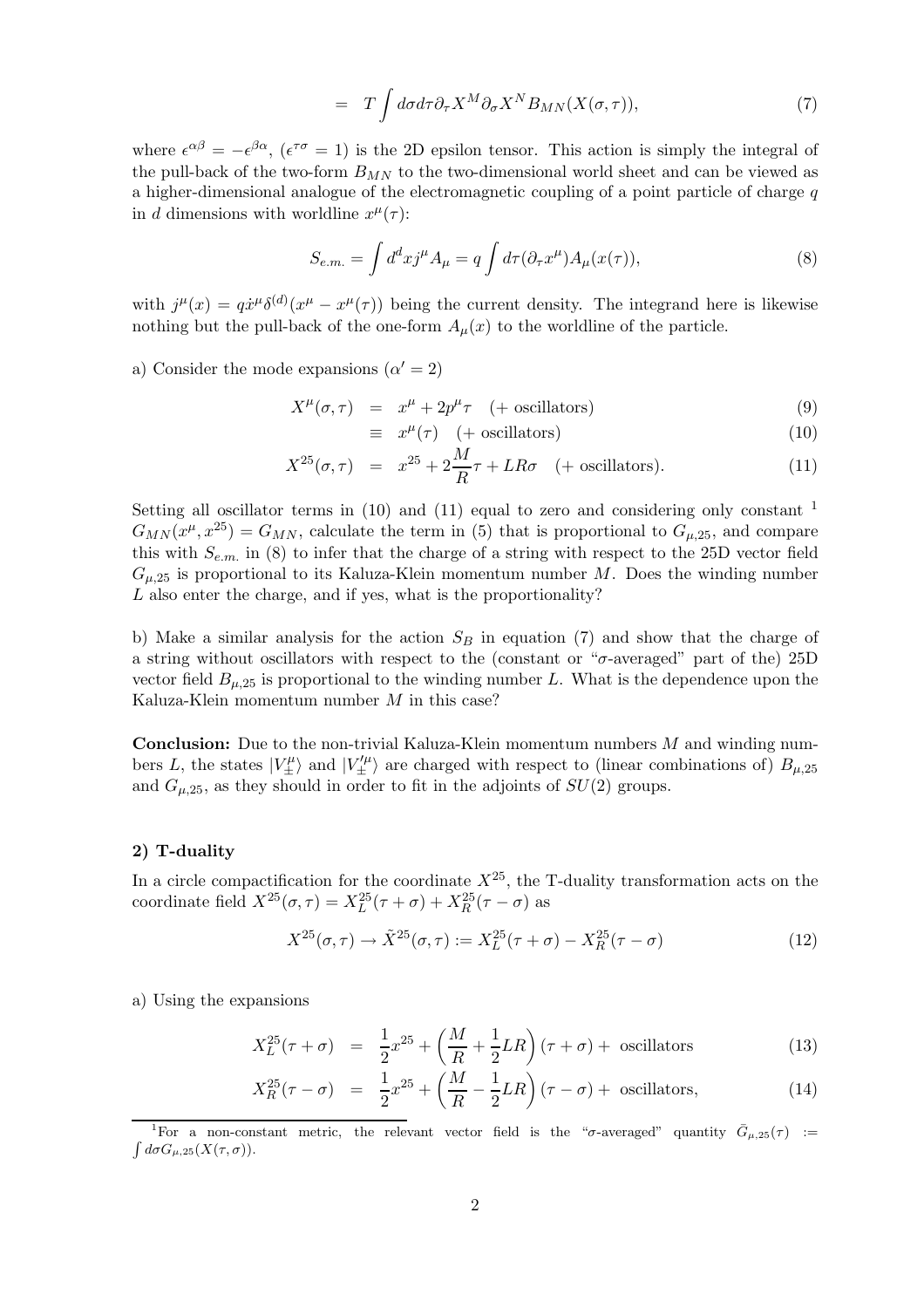show that  $X^{25}(\sigma,\tau) \to \tilde{X}^{25}(\sigma,\tau)$  indeed swaps the rôles of the Kaluza-Klein momentum number  $M$  and the winding number  $L$ .

b) Show that the above T-duality leaves the energy momentum tensor  $T_{\pm\pm} = \frac{1}{2}$  $\frac{1}{2}\partial_{\pm}X\cdot\partial_{\pm}X$ invariant.

c) An open string can have either Neumann (N) or Dirichlet (D) boundary conditions at each endpoint  $\sigma = \sigma^* = 0, \pi$ :

$$
\partial_{\sigma} X^{\mu}|_{\sigma^*} = 0 \qquad (N) \tag{15}
$$

$$
\partial_{\tau} X^{\mu}|_{\sigma^*} = 0 \qquad (D). \qquad (16)
$$

Show that the T-duality transformation  $X \to \tilde{X} = X_L - X_R$  interchanges the two types of boundary conditions.

#### 3) Torus compactifications

Just as a circle can equivalently be described as  $\mathbf{R}/2\pi R\mathbf{Z}$ , a d-dimensional Torus,  $T^d$ , can be described as  $\mathbf{R}^d/2\pi\Lambda^d$ , where  $\Lambda^d$  denotes a d-dimensional lattice generated by integral linear combinations of d basis vectors  $(i, j = 1, \ldots, d)$ ,

$$
\vec{V}_i = \frac{1}{\sqrt{2}} R_i \vec{e}_i \qquad \text{(no sum)}.
$$
\n(17)

Here, the vectors  $\vec{e}_i$  are normalized as

$$
\vec{e}_i \cdot \vec{e}_i = 2,\tag{18}
$$

so that  $\vec{V}_i$  has length  $R_i$ . Denoting the Cartesian components of the vectors  $\vec{e}_i$  by  $e_i^I$   $(I, J =$  $1, \ldots, d$ , the torus with radii  $R_i$  is then given by the identification

$$
X^{I} \sim X^{I} + 2\pi \sum_{i=1}^{d} V_{i}^{I} n_{i} \equiv X^{I} + 2\pi L^{I}, \qquad (n_{i} \in \mathbf{Z})
$$
 (19)

where

$$
L^{I} := \sum_{i=1}^{d} V_{i}^{I} n_{i} = \frac{1}{\sqrt{2}} \sum_{i=1}^{d} n_{i} R_{i} e_{i}^{I}
$$
 (20)

are the Cartesian coordinates of the possible lattice vectors. A set of basis vectors  $\vec{e}_i^*$  is said to be dual to the basis  $\vec{e}_i$  if

$$
\vec{e}_i \cdot \vec{e}_j^* \equiv \sum_{I=1}^d e_i^I e_j^{*I} = \delta_{ij},\tag{21}
$$

which also implies

$$
\sum_{i=1}^{d} e_i^I e_i^{*J} = \delta^{IJ}.
$$
\n(22)

The Euclidean metric  $\delta_{IJ}$  on  $\mathbf{R}^d$  can be expressed in terms of the bases  $\vec{V}_i$  or  $\vec{V}_i^* = \frac{\sqrt{2}}{R_i}$  $\frac{\sqrt{2}}{R_i} \vec{e}_i^*$ , in terms of which it reads

$$
g_{ij} = \vec{V}_i \cdot \vec{V}_j = \frac{1}{2} \sum_{I=1}^d R_i e_i^I R_j e_j^I \tag{23}
$$

$$
g_{ij}^* = \vec{V}_i^* \cdot \vec{V}_j^* = 2 \sum_{I=1}^d \frac{1}{R_i} e_i^{*I} \frac{1}{R_j} e_j^{*I}.
$$
 (24)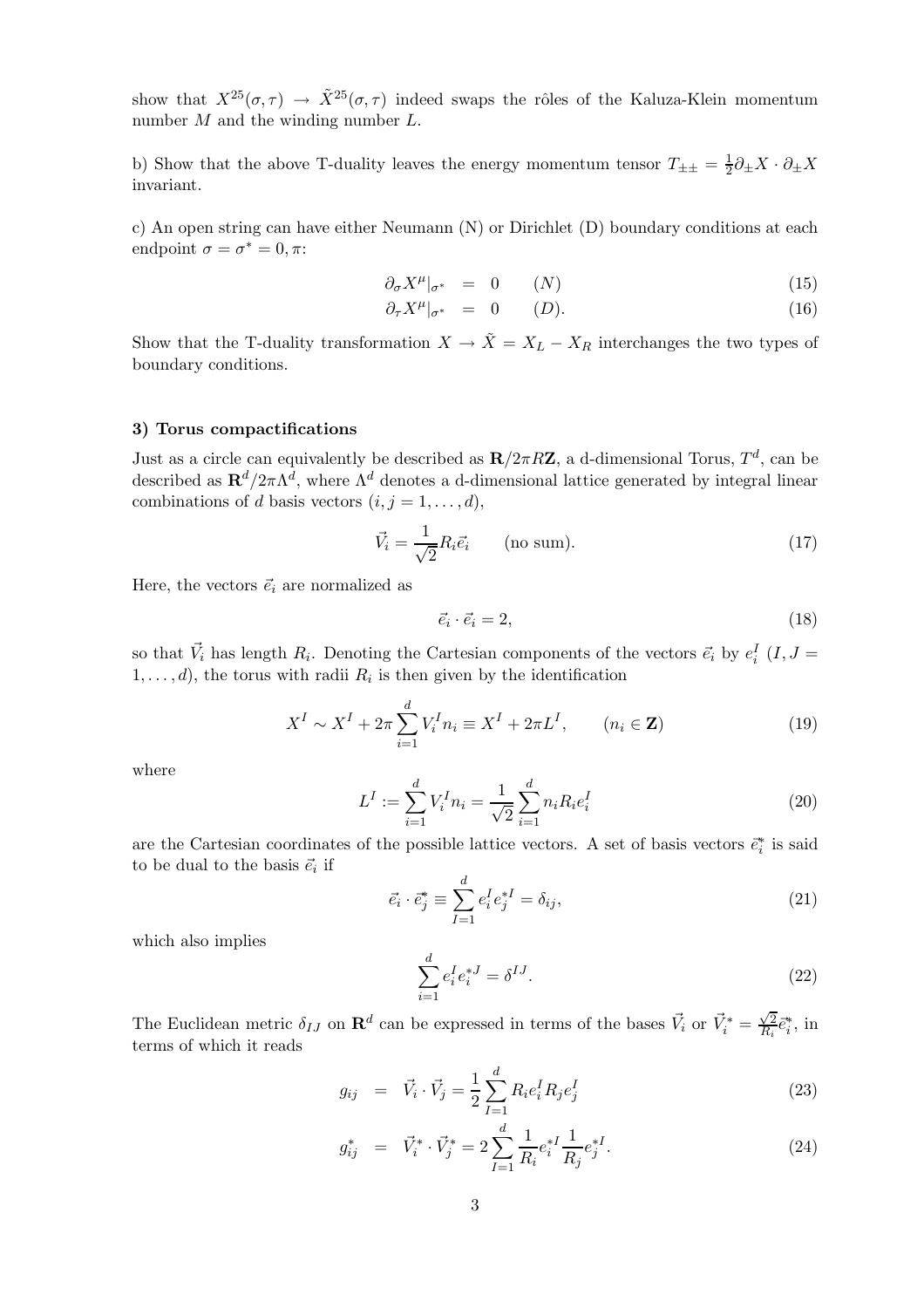$g_{ij}$  and  $g_{ij}^*$  play the rôle of the metric on, respectively, the lattice  $\Lambda^d$  and the dual lattice  $(\Lambda^d)^*$ generated by  $\vec{V}_i^*$ .

a) Show that  $g_{ij}^*$  is actually the inverse of  $g_{ij}$ .

b) Choosing  $\vec{e}_1 = (\sqrt{2}, 0)$  and  $\vec{e}_2 = (1, 1)$  in the case of a 2-torus, find the dual basis  $\vec{e}_i^*$  (either graphically or algebraically).

c) Show that the single-valuedness of a wave function of the form  $e^{i\sum_{I=1}^{d} X^{I} p^{I}}$  requires

$$
\sum_{I=1}^{d} L^{I} p^{I} \in \mathbf{Z},\tag{25}
$$

and hence,

$$
p^{I} = \sum_{i=1}^{d} m_{i} V_{i}^{*I}, \qquad (m_{i} \in \mathbf{Z}).
$$
 (26)

The momentum vectors  $p<sup>I</sup>$  are thus constrained to lie on the dual lattice  $(\Lambda_d)^*$ .

d) The mass formula in the absence of internal  $B_{MN}$  fields is given by

$$
m^{2} = N_{L} + N_{R} - 2 + \frac{1}{2}((\vec{p}_{L})^{2} + (\vec{p}_{R})^{2}),
$$
\n(27)

where

$$
\vec{p}_{L,R} = \vec{p} \pm \frac{1}{2}\vec{L}.\tag{28}
$$

Show that this is equal to

$$
m^{2} = N_{L} + N_{R} - 2 + \sum_{i,j=1}^{d} \left( m_{i} g_{ij}^{*} m_{j} + \frac{1}{4} n_{i} g_{ij} n_{j} \right).
$$
 (29)

e) Switching now on a non-trivial internal  $B_{MN}$ -field background,  $B_{IJ} \neq 0$ , and using a flat spacetime metric,  $G_{MN} = \eta_{MN}$ , the action of a string (cf. eqs. (5), (7)) becomes (T = 1/4π)

$$
S = S_P + S_B = -\frac{1}{8\pi} \int d^2\sigma (-\partial_\tau X^M \partial_\tau X^N + \partial_\sigma X^M \partial_\sigma X^N) \eta_{MN}
$$
(30)

$$
+\frac{1}{4\pi}\int d^2\sigma \partial_\tau X^I \partial_\sigma X^J B_{IJ}.\tag{31}
$$

Use

$$
X^{I}(\sigma,\tau) = x^{I} + 2p^{I}\tau + L^{I}\sigma + \text{ oscillators},\tag{32}
$$

to show that the internal canonical momenta

$$
\Pi^I = \frac{\delta S}{\delta(\partial_\tau X^I)}\tag{33}
$$

are given by

$$
\Pi^{I} = \frac{1}{2\pi} (p^{I} + \frac{1}{2} B_{IJ} L^{J}) + \text{ oscillators}
$$
\n(34)

This implies that the internal canonical center of mass momenta  $\pi^I$  are now given by

$$
\pi^I = p^I + \frac{1}{2} B_{IJ} L^J \tag{35}
$$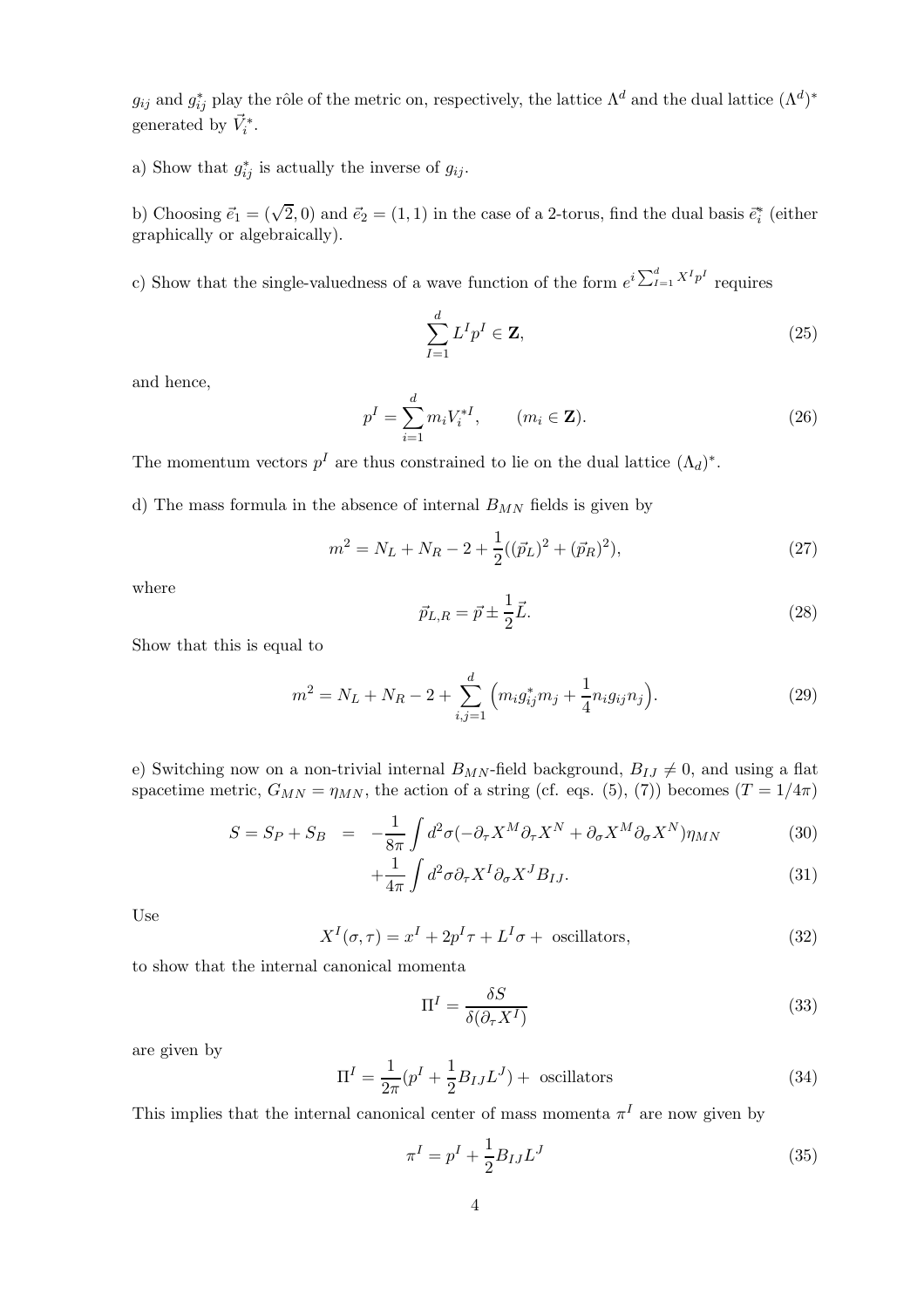instead of just  $p^I$ . Hence, we now have to require single-valuedness of  $e^{i\sum_l \pi^I X^I}$  instead of  $e^{i\sum_I p^IX^I}$ , so that  $\pi^I$  and not  $p^I$  is now quantized:

$$
\pi^I = \sum_{i=1}^d m_i V_i^{*I}.
$$
\n(36)

f) While the canonical momentum has changed, it is still the mechanical momentum  $p<sup>I</sup>$  that enters  $p_{L,R}^I$ , just as in (28), and the mass formula is still of the form (27). Reexpressing  $p^I$  in terms of  $\pi^I$ , show that

$$
p_{L,R}^I = \pi^I \pm \frac{1}{2} (\delta^{IJ} \mp B_{IJ}) L^J \tag{37}
$$

$$
= (m_i - \frac{1}{2} n_j B_{ij}) V_i^{*I} \pm \frac{1}{2} n_i V_i^I,
$$
\n(38)

where sums over repeated indices are understood and  $B_{ij} \equiv \sum_{I,J} V_i^I V_j^J B_{IJ}$ .

**Remark:** Inserting (38) into (27), one finds that the mass again depends on  $g_{ii}$  (and its dual/inverse  $g_{ij}^*$ ), but also on  $B_{ij}$ . Hence, there are  $d(d+1)/2 + d(d-1)/2 = d^2$  continuous parameters  $g_{ij}, B_{ij}$  that label the different physically inequivalent configurations. In the low energy effective field theory, these parameters ("moduli") arise as the vev's of  $d^2$ lower-dimensional scalar fields, which are simply the zero modes of the internal metric and 2-form field components. The scalar potential of these scalar fields is (classically) flat, and so their vev's are not dynamically fixed. Finding mechanisms that fix the moduli of string compactifications is an important problem in present day string theory research, and much progress has been achieved in recent years in this area.

#### 4) D-brane mode expansion

Let  $x^{\mu}$   $(\mu = 0, \ldots, p)$  denote the spacetime coordinates tangential to a Dp-brane and use  $x^{m}$  $(m = p + 1, \ldots, 25)$  for the transverse directions.

a) What kind of boundary conditions (Neumann or Dirichlet) does one have to impose on  $X^{\mu}(\sigma, \tau)$  and on  $X^m(\sigma, \tau)$  if the string begins and ends on the Dp-brane?

b) What kind of boundary conditions ((N) or (D)) does one have to impose on  $X^{\mu}(\sigma, \tau)$  and on  $X^m(\sigma, \tau)$  if the string begins on the Dp-brane but has the other end moving freely in spacetime?

c) For a string that begins and ends on a Dp-brane at positions  $\bar{x}^a$ , we have, for the transverse coordinates  $X^a(\sigma, \tau)$ ,

$$
X^a(\tau,0) = X^a(\tau,\pi) = \bar{x}^a.
$$
\n
$$
(39)
$$

Furthermore, the fact that  $X^a$  solves the 2D wave equation implies that

$$
X^{a}(\sigma,\tau) = \frac{1}{2}(f^{a}(\tau+\sigma) + g^{a}(\tau-\sigma))
$$
\n(40)

for some as yet arbitrary functions  $f^a$  and  $g^a$ . Evaluate (40) at  $\sigma = 0$  to show that

$$
X^{a}(\sigma,\tau) = \bar{x}^{a} + \frac{1}{2}(f^{a}(\tau+\sigma) - f^{a}(\tau-\sigma)).
$$
\n(41)